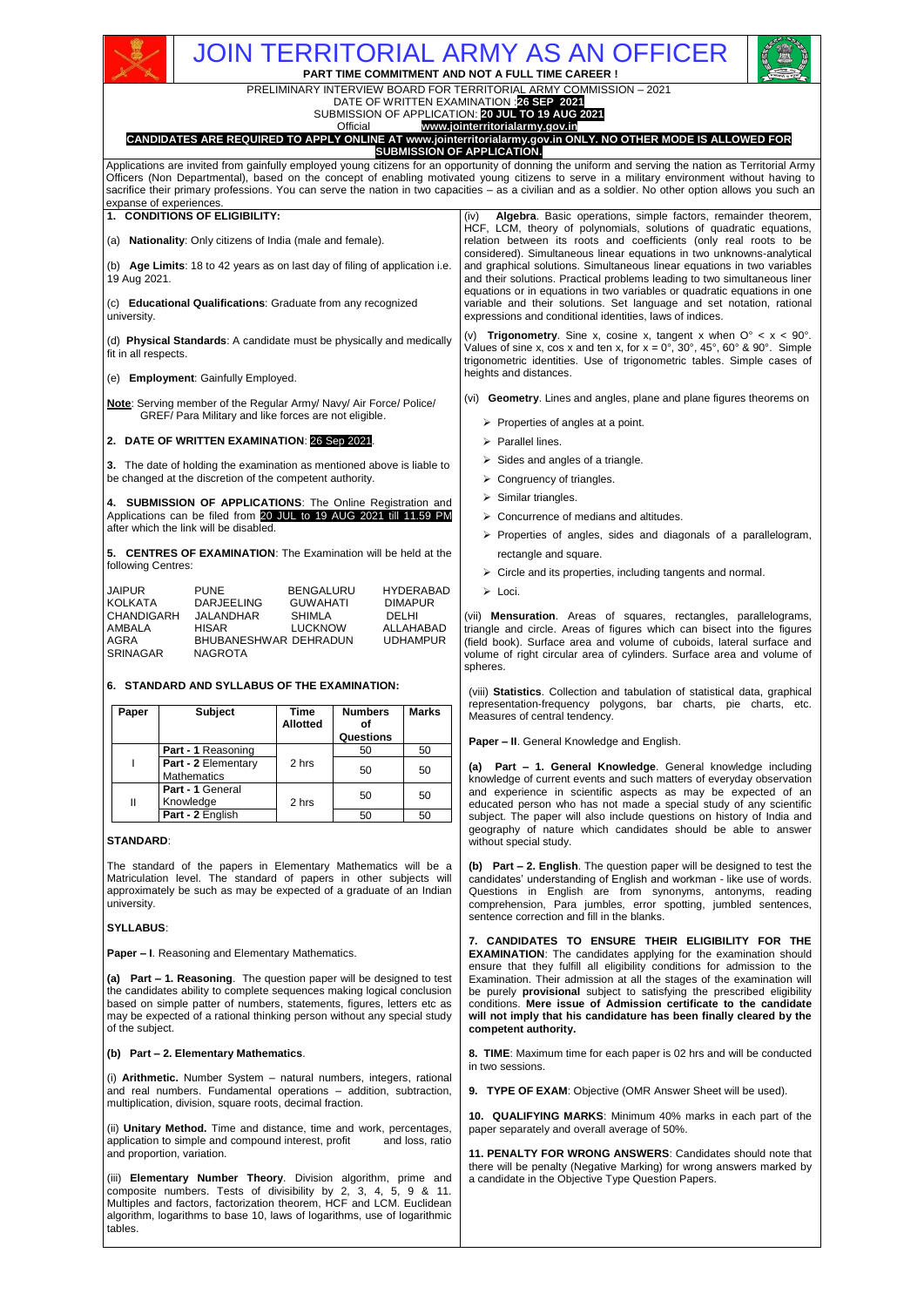**12. FEE DETAILS**: Candidates' are required to pay a fee of Rs 200/- (Rupees two hundred only). Candidates should note that payment of examination fee can be made only through the modes prescribed at website. Payment of fee through any other mode is neither valid nor acceptable. Applications submitted without the prescribed fee/mode shall be summarily rejected. Fee once paid shall not be refunded under any circumstances nor can the fee be held in reserve for any other examination or selection.

**13. HOW TO APPLY**. Candidates are required to apply online by using the website **www.jointerritorialarmy.gov.in**. Brief instructions for filling up the online Application Form **(IAF(TA)-9 (Revised) Part-1)** have been given on the website.

**14. INSTRUCTION TO THE CANDIDATE FOR FILLING ONLINE APPLICATION**:

- The Online application can be filled from 20 JUL 2021 TO 19 AUG 2021 till 11.59 PM after which link will be disabled.
- The applicants must ensure that while filling their Application Form, they are providing their valid and active E-mail IDs as the concerned authorities may use electronic mode of communication while contacting them at different stages of examination process.
- Candidates are strongly advised to apply online well in time without waiting for the last date for submission of online applications.
- While filling in the Application Form, the candidate should carefully decide about his choice for the center for the examination.
- Candidates should note that no request for change of center will be granted.
- Candidates in their own interest are advised to keep a copy of print out of filled form submitted online.

**15. ADMIT CARD FOR WRITTEN EXAM**: The admit card will be made available online for being downloaded after submission of application by the candidates. The instructions will be available on the website.

**16. FACILITATION COUNTER FOR GUIDANCE OF CANDIDATES**. In case of any guidance / Information / clarification regarding their applications, candidature etc, candidates can contact to the Territorial Army Directorate, General Staff Branch, Integrated Headquarters of Ministry of Defence (Army), 'L' Block, Church Road, New Delhi – 110 001 & Telephone No 011-23094365 or E-mail I.D – target.aim@gov.in

**17.** For any other query candidates can also contact respective Territorial Army Group Headquarters as per their choice of examination centres. The address and contact number of the Territorial Army Group Headquarters are as under: -

| <b>WRITTEN</b><br><b>EXAMINATION</b><br><b>CENTRE</b>         | <b>CONCERNED TERRITORIAL ARMY GROUP</b><br><b>HEADQUARTERS</b>                                                                    |
|---------------------------------------------------------------|-----------------------------------------------------------------------------------------------------------------------------------|
| Chandigarh<br>Jalandhar<br>Shimla<br>Delhi<br>Ambala<br>Hisar | PIB Cell, TA Group Headquarters, Western<br>Command, Building No. 750, Sector - 8B,<br>Chandigarh-160 009.<br>Ph No. 0172-2547864 |
| Lucknow<br>Allahabad<br>Agra<br>Bhubaneshwar<br>Dehradun      | PIB Cell, TA Group Headquarters Central<br>Command, Lucknow (UP) - 226002.<br>Ph No. 0522-2482278.                                |
| Kolkata<br>Darjeeling<br>Guwahati<br>Dimapur                  | PIB Cell, TA Group Headquarters, Eastern<br>Command, Fort William, Kolkata<br>(WB)<br>700021<br>Ph No. 033-22313227               |
| Jaipur<br>Pune<br>Bengaluru<br>Hyderabad                      | PIB Cell, TA Group Headquarters Southern<br>Command. Pune-411001.<br>Ph No., 0202688123                                           |
| Udhampur<br>Srinagar<br>Nagrota                               | PIB Cell, TA Group Headquarters Northern<br>Command, Udhampur (J&K) - 182101<br>Ph No. 01992 243592                               |

### **18. SELECTION PROCEDURE**:

(a) Candidates whose application forms are found correct will be called for screening (written exam followed by interview only if passed in written exam) by a Preliminary Interview Board (PIB) by the respective Territorial Army Group Headquarters.

Successful candidates will further undergo tests at a Service Selection Board (SSB) and Medical Board for final selection.

Vacancies of male and female candidates will be determined as per organisational requirement.

## **19. EMBODIMENT FOR TRAINING**:

(a) One month basic training in the first year of commission.

(b) Two months annual training camp every year including the first year.

(c) Three months Post Commissioning training within first two years at OTA, Chennai.

## **20. TERMS AND CONDITIONS OF SERVICE**:

(a) Territorial Army is part time concept with mandatory two months training in a year and does not provide full time career.

(b) Serving in Territorial Army do not guarantee pension and the same is subject to embodied service as per organisational requirement.

(c) Commission is granted in the rank of Lieutenant.

(d) Pay and Allowances and privileges will be same as Regular Army Officers when embodied for training and military service.

(e) Promotions up to Lt Col by time scale subject to fulfilling laid down criteria. Promotion to Colonel and Brigadier by selection.

(f) Officers commissioned in Infantry TA may be called out for military service for longer duration depending on the requirement.

#### (g) **Pay Scales (VII th CPC)**:-

| <b>RANK</b>       | LEVEL     | <b>PAY MATRIX</b>   | Military<br>Service Pay |
|-------------------|-----------|---------------------|-------------------------|
| <b>LIEUTENANT</b> | Level 10  | 56.100 - 1.77.500   | 15500/-                 |
| CAPTAIN           | Level 10A | 6.13.00 - 1.93.900  | 15500/-                 |
| <b>MAJOR</b>      | Level 11  | 6.94.00 - 2.07.200  | 15500/-                 |
| LT COLONEL        | Level 12A | 1,21,200 - 2,12400  | 15500/-                 |
| COLONEL           | Level 13  | 1,30,600 - 2,15,900 | 15500/-                 |
| <b>BRIGADIER</b>  | Level 13A | 1,39,600 - 2,17,600 | 15500/-                 |

**21.** Candidate who qualify in written test of Preliminary Interview Board are required to bring the following documents in original along with self-attested copies at the time of Preliminary Interview Board:

(a) Application Form IAF (TA)-9 (Revised) Part-2 to be downloaded from www.jointerritorialarmy.gov.in and fill it up in their own hand writing.

(b) All educational qualification certificates (Matric onwards).

(c) Latest physical fitness certificate from a registered MBBS Doctor.

(d) Copy of Identity proof with photographs (Voter ID/PAN Card/Passport/Driving license etc).

(e) Domicile/ Residential proof.

(f) Certificate for proof of age (Matric/ Senior Secondary mark sheet and certificate for verification of date of birth).

(g) Service certificate by candidates employed in Central Govt/ Union Territory/ State/Semi Govt/ Private Sector Authenticated by Head Office along with salary certificate and No Objection Certificate by the department as per format given below.

(h) Self-employed candidates are required to submit an Affidavit on Non-Judicial stamp paper of minimum value duly attested stating nature of employment and annual income along with photocopy of PAN card and self-certified character certificate.

(j) Candidates whose names vary in documents should submit copy of Gazette notification of India/ State showing the correct name or an affidavit duly supported by newspaper cuttings.